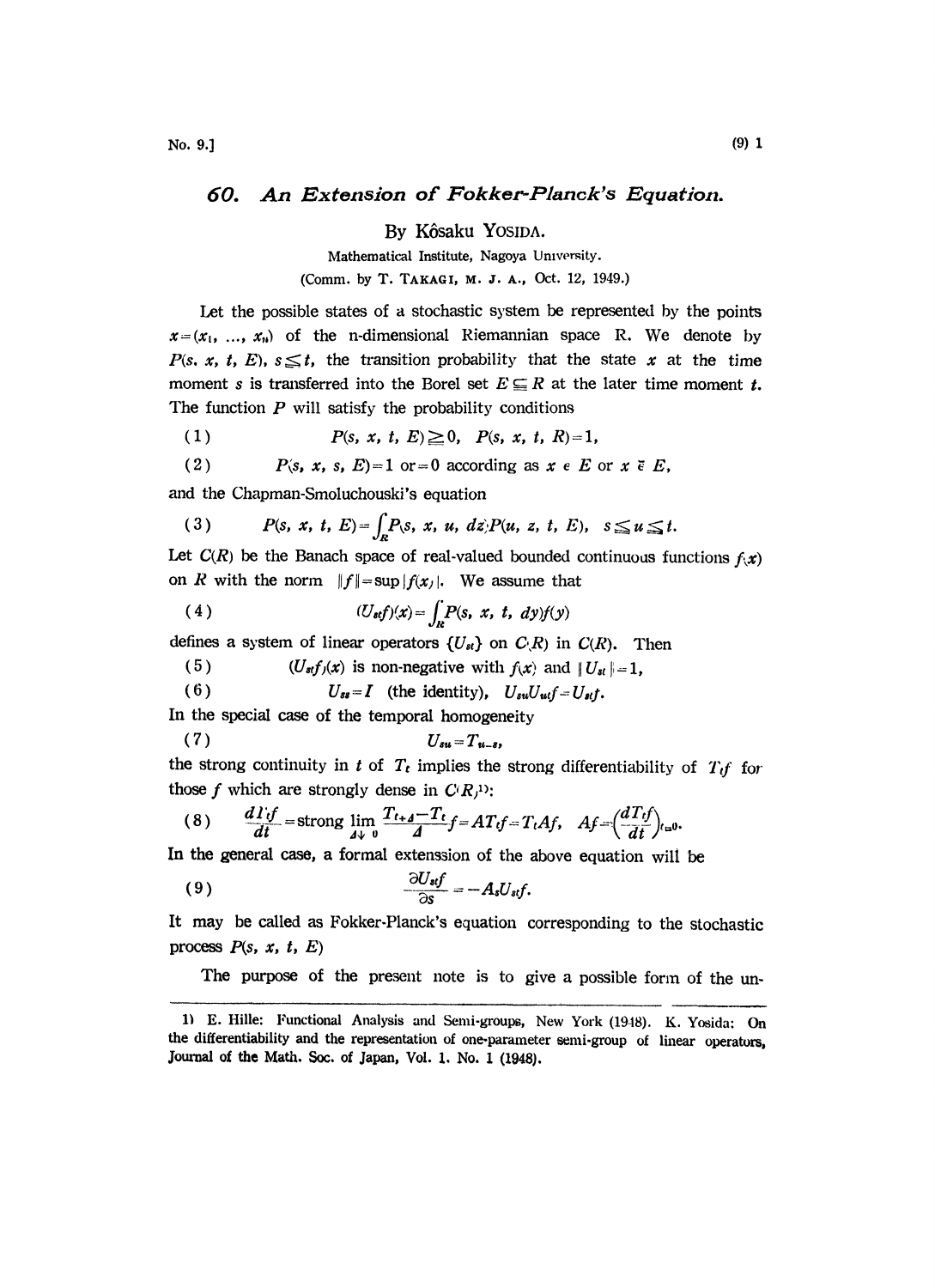bounded operator As as an extension of the form given by A. Kolmogoroff<sup>1</sup> and W. Feller.<sup>2)</sup> It has a certain connection with the infinitely divisible law of P. Lévy, $3$  and it reads as follows.

**Theorem.** Let there exists a sequence  $\{m\}$  of positive integers such that

(10) 
$$
(A_{\iota}f)(x) = a \quad \text{finite} \quad \lim_{m \to \infty} m \left[ \int_R P(s, x, s + m^{-1}, \bar{d}y) f(y) - f(x) \right]
$$

exists if  $f(x)$  and its 1st and 2nd-derivatives are bounded and continuous in R,

(11) 
$$
\lim_{a\to\infty} m \int_{a(x,y)\equiv a} P(s, x, s+m^{-1}, dy) = 0
$$

uniformly in m,  $(d(x, y)=$ the geodesic distance of  $x$  and  $y$ .

Then we have

(12) 
$$
(A_{\boldsymbol{\theta}}f)(x) = \sum_{j=1}^{n} a_j \langle s, x \rangle \frac{\partial f}{\partial x_j} + \sum_{j,k=1}^{n} b_{jk} \langle s, x \rangle \frac{\partial^2 f}{\partial x_j \partial x_k}
$$

$$
+\lim_{\epsilon\downarrow 0}\int\limits_{d(x,y)\geq\epsilon}\Big\{f(y)-f(x)-\frac{\rho(y,x)}{1+d(y,x)^2}\sum_{j=1}^n(y_j-x_j)\frac{\partial f}{\partial x_j}\Big\}\frac{1+d(y,x)^2}{d(y,x)^2}G(s,x,dy)
$$

where i)  $G, S, x, E$  is a countably additive non-negative set function in E and  $G(s, x, R) < \infty$ , ii)  $\rho(x, y)$  is continuous in  $(x, y)$  such that  $\rho(x, y)$  is 1 or 0 according as  $d(x, y) \le \delta/2$  or  $\ge \delta(\delta > 0)$ , iii) the quadratic form  $\sum_{f,k=1}^{n} b_{jk}(s, x) \xi_j \xi_k$ is non-negative definite.

**Proof.** From (10) and (11) we see that

(13) 
$$
G_m(s, x, E) = m \int_E \frac{d(y, x)^2}{1 + d(y, x)^2} P(s, x, s + m^{-1}, dy)
$$

satisfies

(14) 
$$
\lim_{a\to\infty}\int\limits_{a(\varpi,y)\leq a}G_m(s,x,dy)=0 \text{ uniformly in } m,
$$

(15) 
$$
G_m(s, x, E)
$$
 is uniformly bounded in E and in m.  
Hence, for any fixed  $(s, x)$ , there exists a subsequence  $\{m'\}$  such that, if

 $g(x) \in C(R)$ ,

<sup>1)</sup> Math. Ann., 104 (1931) and 108 (1933).

<sup>2)</sup> Math. Ann., 113 (1936).

<sup>3)</sup> See K. Yosida: An operator-theoretical treatment of temporally homogeneous Markoff process, to appear in the Journal of the Math. Soc. of Japan. A formula analogus to (13) below was alo obtained by K. It6 in connection with his theory of stochastic differential equations, to appear soon elsewhere. P. Lévy : Théorie de l'addition des variable aléatoires, Paris 1937), Chapitre 7.